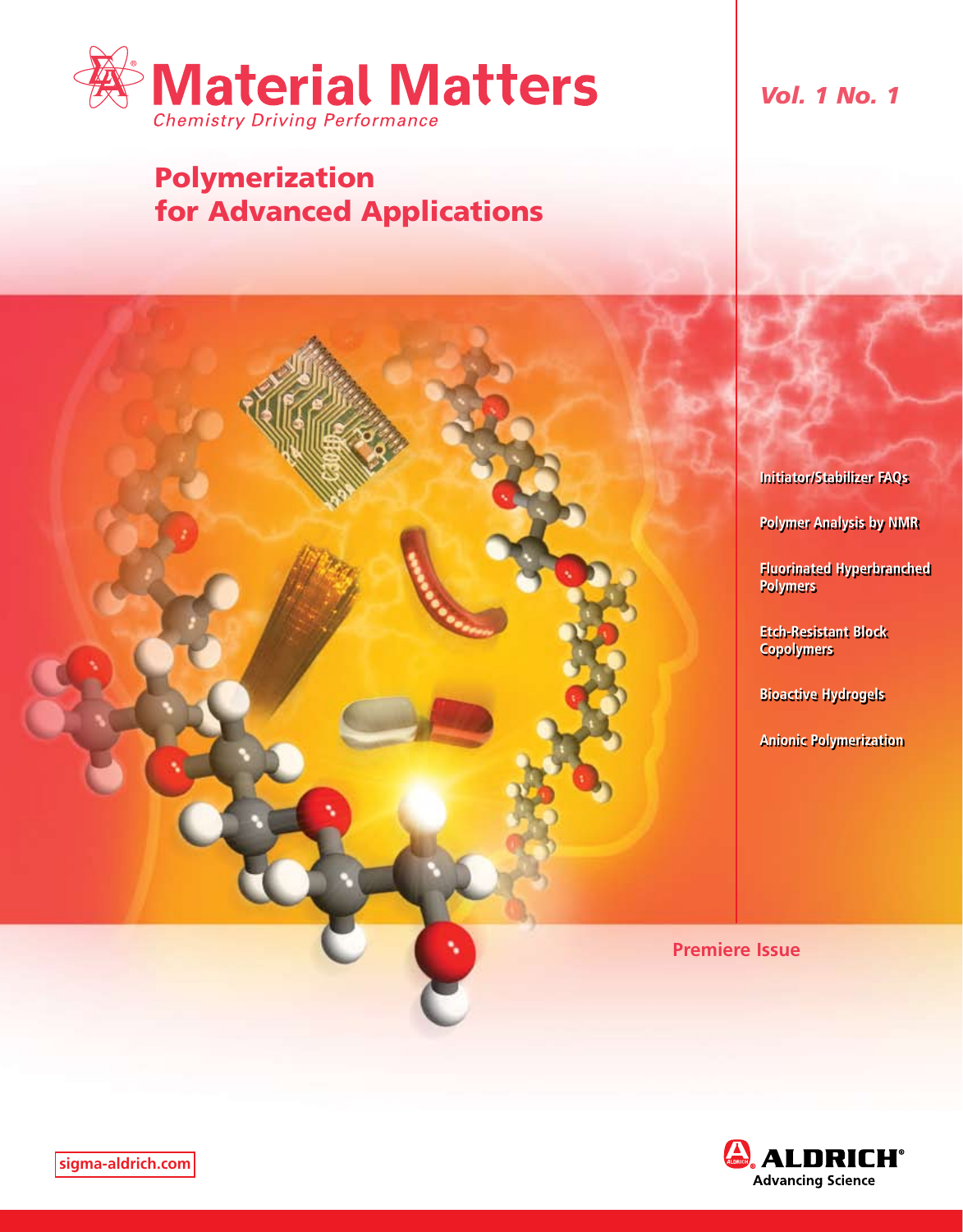## Introduction

Welcome to the premiere issue of Material Matters, a technical guide from Sigma-Aldrich dedicated to addressing research needs in materials science and technology. The theme for this issue is polymerization. Innovative polymers are helping advance almost every field of materials science, from alternate energy to organic electronics. Included in this guide are reviews from researchers in relevant technical fields that discuss a subset of some of the tools available to scientists and engineers.

Our mission at Sigma-Aldrich is to inspire and advance your research. I hope that by highlighting the innovations and products featured in this technical guide, we will help generate the next ideas to significantly impact research in polymerization.

Sincerely,

whe Drocroll

Luke Grocholl, Ph.D. Materials Science Team Sigma-Aldrich Corporation



# **The MatSci eMailbox**

## Contact us at **matsci@sial.com** for:

- Comments on this technical guide
- Suggested topics for future technical guides
- New product suggestions
- Spectral and other data to facilitate your research
- Questions for inclusion in a FAQ
- Subscriptions to future issues of *Material Matters*

## **The Polymerization Tools Web Site Visit us at** sigma-aldrich.com/poly **for:**

- Over 1000 monomers for applications from drug delivery to PLEDs
- Guide to thermal initiators with solvent-specific half-life temperature values
- Absorbance spectra of over 250 photoinitiators
- Functional polymers for the synthesis of advanced copolymers
- Comprehensive list of surfactants organized by HLB value
- Cross-linkers, chain transfer agents, plasticizers, and stablizers for polymer modification

## **About Our Cover**

Central to advances in science and engineering are the dedicated researchers whose ideas drive tomorrow's technologies. This premiere issue of *Material Matters* features advanced and unique Sigma-Aldrich materials for polymerization such as monomers, cross-linkers, and functional polymers. The cover depicts how our products combine with your ideas to yield the next generation of nanolithography, fiber optics, flexible LEDs and bioactive polymers for drug delivery. *Material Matters—Chemistry Driving Performance.*

# ▒ Material Matters

**Vol. 1 No. 1**

## **Aldrich Chemical Co., Inc. Sigma-Aldrich Corporation** 6000 N. Teutonia Ave. Milwaukee, WI 53209, USA

### **To Place Orders**

| <b>Telephone</b> | 800-325-3010 (USA) |
|------------------|--------------------|
| FAX              | 800-325-5052 (USA) |

## **Customer & Technical Services**

| <b>Customer Inquiries</b>       | 800-325-3010      |
|---------------------------------|-------------------|
| <b>Technical Service</b>        | 800-231-8327      |
| <b>SAFC™</b>                    | 800-244-1173      |
| <b>Custom Synthesis</b>         | 800-244-1173      |
| <b>Flavors &amp; Fragrances</b> | 800-227-4563      |
| <b>International</b>            | 414-438-3850      |
| 24-Hour Emergency               | 414-438-3850      |
| <b>Web Site</b>                 | sigma-aldrich.com |
| Email                           | aldrich@sial.com  |

#### **Subscriptions**

To request your **FREE** subscription to *Material Matters*, please contact us by:

Phone: **800-325-3010** (USA) Mail: **Attn: Marketing Communications Aldrich Chemical Co., Inc. Sigma-Aldrich Corporation P.O. Box 355 Milwaukee, WI 53201-9358**

Email: **sams-usa@sial.com**

International customers, please contact your local Sigma-Aldrich office. For worldwide contact information, please see back cover.

*Material Matters* is also available in PDF format on the Internet at **sigma-aldrich.com/matsci**.

Aldrich brand products are sold through Sigma-Aldrich, Inc. Sigma-Aldrich, Inc. warrants that its products conform to the information contained in this and other Sigma-Aldrich publications. Purchaser must determine the suitability of the product for its particular use. See reverse side of invoice or packing slip for additional terms and conditions of sale.

*Material Matters* is a publication of Aldrich Chemical Co., Inc. Aldrich is a member of the Sigma-Aldrich Group. © 2006 Sigma-Aldrich Co.

s i g m a - a l d r i c h . c o m

 $g$  m a - a  $1$  d r  $i$  c h  $\ldots$  c o

ε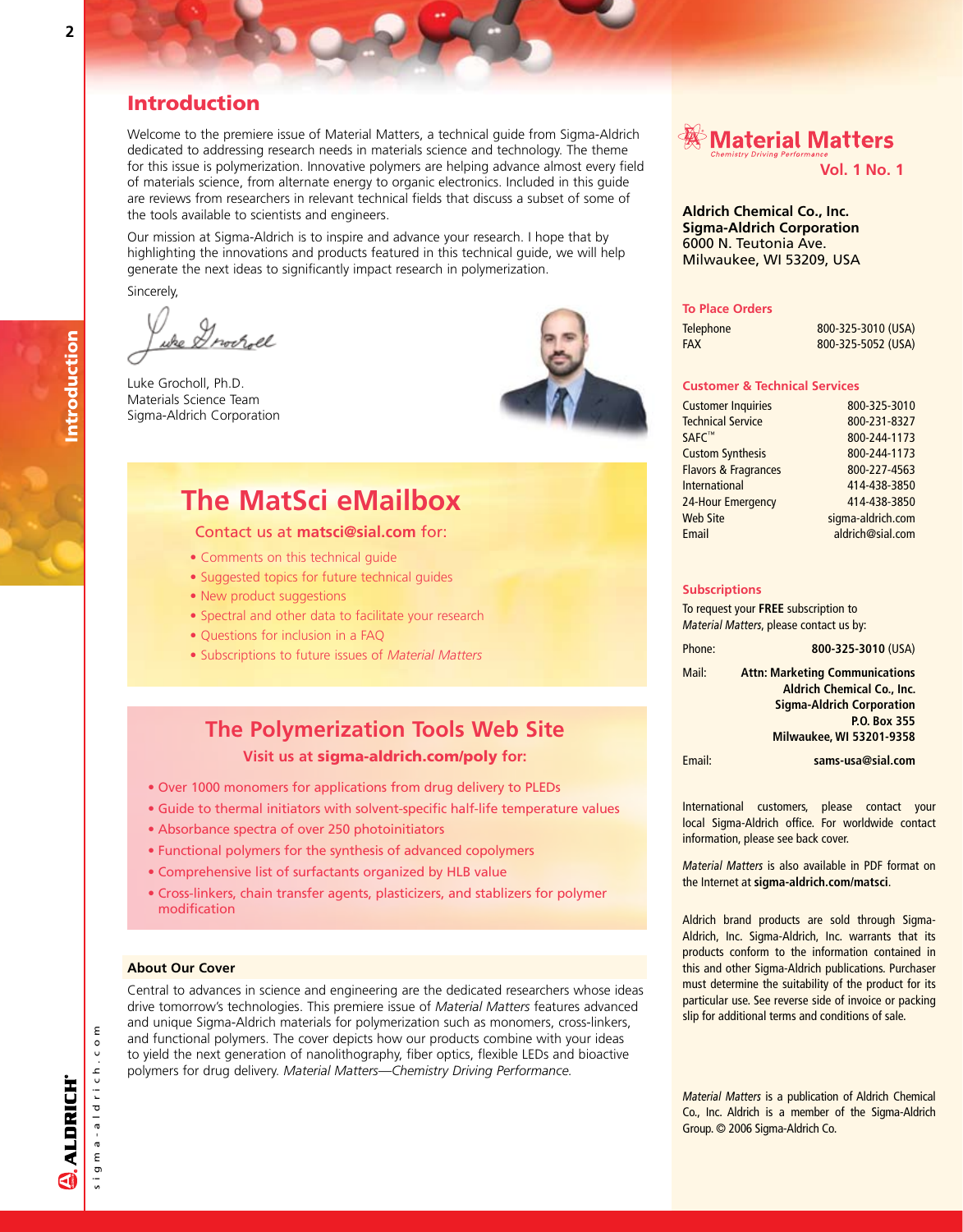## Initiator/Stabilizer FAQs



Dr. S. S. Newaz Polyorganix Inc. Houston, TX

## **Q. How does one choose an appropriate initiator?**

In a free-radical addition polymerization, the choice of polymerization initiator depends mainly on two factors: a) its solubility and

b) its decomposition temperature. If the polymerization is performed in an organic solvent, then the initiator should be soluble in that solvent, and the decomposition temperature of the initiator must be at or below the boiling point of the solvent. Commonly, AIBN (2,2'-Azobis(2-methylpropionitrile)) (441090, dec.102-104°C) and BPO (2-(4-Biphenyl)-5-phenyloxazole) (216984, mp 115–119°C) suit these requirements. If the desired polymerization occurs at or below 20 °C, then special, low-temperature free-radical initiators need to be used. Various azo-type initiators can be chosen to satisfy the decomposition temperature requirement.

For emulsion polymerization or polymerization in an aqueous system, a water-soluble initiator like  $K_2S_2O_8(379824)$  or an organic, water-soluble initiator (4,4'-Azobis(4-cyanovaleric acid)) (118168, dec.118–125 °C) would be suitable.

## **Q. How does one determine the reactivity of a monomer?**

Determination of monomer reactivity is not always obvious or straightforward. Researchers rely on their experience and published data on individual monomers. In general, extent of conjugation in the molecular structure can be viewed as indicative of its tendency to form the initial free radical required for propagating a freeradical polymerization. Usually, a more conjugated system is more likely to undergo free-radical polymerization.

## **Q. When is it necessary to remove a stabilizer prior to polymerization and how does one do so?**

To inhibit polymerization during storage, many monomers are provided with a stabilizer as indicated by the label. Usually, it is not necessary to remove stabilizers. They are typically present in ppm level, and the use of a free radical initiator at the polymerization temperature will overwhelm the effect of the stabilizer. In worstcase scenarios, one may need to add extra amounts of initiator to sustain an acceptable polymerization rate. In most cases, once a polymerization initiates, the rate can be sustained without much difficulty. If, however, it is absolutely necessary to remove the stabilizer, column chromatography is the preferred method (for inhibitor removal columns, see products 306312, 311332, 306320).

## **Q. How does one remove residual initiator, stabilizer, and/or unreacted monomer after polymerization?**

It is a common practice to dissolve the polymers in a solvent prior to end use, followed by precipitating the polymer using a cosolvent. Usually, the residual initiators and stabilizers will remain in solution and the polymers will separate out as a solid (powder, gum, or fibers). This process may be repeated until desirable polymer characteristics are obtained. This fractional precipitation is also effective in removing lower molecular weight polymers, resulting in narrower molecular weight distribution—of course accompanied with a loss of yield. Typical solvent/cosolvent pairs could be toluene/hexane, toluene/methanol, THF/water, etc., determined by the relative solubilities of the polymer versus the small-molecule component.

For initiator solubilities and decomposition temperatures, visit our Web site at sigma-aldrich.com/poly.

## Polymer Analysis by NMR

## Sigma-Aldrich Quality Control Team

One of the challenges polymer scientists face is molecular weight (average chain length) determination of their materials. While membrane osmometry, gel permeation chromatography, viscosity analysis and mass spectrometry are typically used for molecular weight determination, the techniques can be time consuming, inaccurate for the molecular weight ranges involved, or require specialized instrumentation. End-group analysis by NMR offers an easy alternative method using an instrument commonly found in many analytical labs. In addition, NMR analysis can also be used to accurately determine monomer ratios for various copolymer.

Scientists at Sigma-Aldrich routinely determine numberaverage molecular weight  $(M_n)$  by <sup>1</sup>H NMR end-group analysis for polymers having  $M<sub>n</sub>$  values under 3000. Sensitivity of the instrument to detect end-group protons will determine the upper limit that can be measured. In order to use this method, the following criteria must be met:

- Identifiable end-group protons distinguishable from repeating monomer-group protons by NMR
- Accurate integration of both end-group and monomer protons
- Knowledge of monomer formula weights

Once the ratio of protons on the end-groups to protons on the polymer chain is determined, using the NMR, simple math can be applied to generate the  $M_n$  value.

## **This example illustrates this method:**

### 437441 Poly(ethylene glycol) diacrylate



1) Calculation, integral per proton:

Locate the end-group proton signals (ca. 5.8, 6.2 & 6.4 ppm)

integral per proton = sum of vinyl proton integrals # of protons in the two vinyl end groups

$$
=\frac{10.00+9.66+10.17}{6} = 4.97 \text{ per proton}
$$

2) Calculation, number of repeating monomer units, n:

Locate the OCH<sub>2</sub>CH<sub>2</sub> proton signals (ca. 3.6, 3.7 & 4.3 ppm)

$$
n = \frac{\text{(sum of CH}_2 \text{ proton integrals)}\text{/# of CH}_2 \text{ protons}}{\text{integral per proton value}}
$$

 $\frac{(20.79 + 151.87)/4}{4}$  **8.69 repeating units, n** 4.97

3) Calculation, M<sub>n</sub>:

$$
M_n = (FW end groups) + (FW repeating unit)(n)
$$

$$
= (55.06 + 71.60) + (44.05)(8.69) = 509
$$

## Therefore, the M<sub>n</sub> of this polymer is approx. 509

E

ALDRICH

O٦<br>م er :

**For questions, product data, or new product suggestions, please contact the Materials Science team at matsci@sial.com.**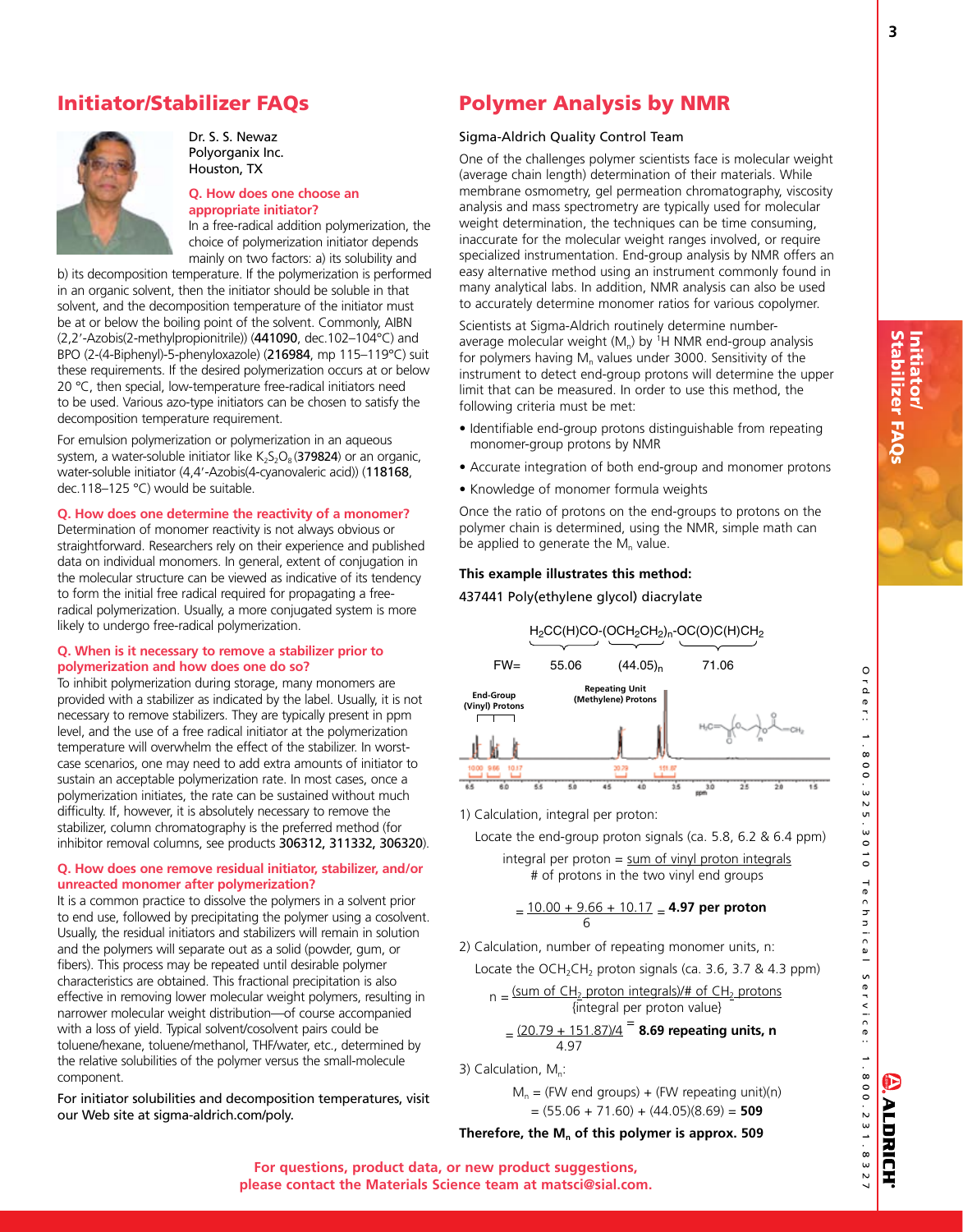## Fluorinated Hyperbranched Polymers



Prof. Anja Mueller Department of Chemistry Central Michigan University, Mount Pleasant, MI

Fluorocarbon polymers, like small-molecule fluorocarbons, exhibit increased thermal stability, hydrophobicity, lipophobicity, improved chemical resistance, and decreased intermolecular attractive forces

in comparison to their hydrocarbon analogs.<sup>1</sup> These properties derive from the fundamental atomic properties of fluorine: high ionization potential, low polarizability, and high electronegativity. Due to the very high electronegativity, C–F bonds are always strongly polarized. The strength of the C–F bond is due to its highly ionic character, which accounts for the thermal stability of perfluorocarbons. The high ionization potential, combined with the low polarizability, leads to weak intermolecular interactions, which in turn leads to low surface energy and low refractive indices for perfluorocarbons. Therefore, perfluorocarbons have been used to create non-stick and non-wettable surfaces with low surface energies.

Linear fluorinated polymers, such as tetrafluoroethylene (Teflon®) exhibit high crystallinity, which increases the melting point even further. That often leads to inhibitively high processing temperatures. For applications such as mold releases or coatings, high crystallinity is often not needed or even unfavorable.

The superior chemical resistance, hydrophobicity, and low adhesive forces can be coupled with improved processibility (high solubility, low viscosity)<sup>2</sup> by making highly branched fluorocarbon polymers (**Figure 1**).<sup>3</sup> The glass transition temperature of these materials is up to 55 °C (depending on molecular weight), but they are thermally stable to 300 °C, which is sufficient for most applications. The contact angle with water for this hyperbranched fluoropolymer is just below 100° (tetrafluoroethylene: 105°), which can be increased to 120° by substituting one-third of the remaining *p*-fluorines of the structure with longer fluoroalkyl chains.

This material has improved lubricating properties and has been used as an imprinting mold release (Figure 2).<sup>4</sup> With a mold coated with the hyperbranched polymer, 250 nm circles and 50–60 nm lines can be imprinted without the pattern being destroyed by removing the imprinter.

For coatings applications, the hyperbranched fluorinated polymer has to be cross-linked to make it less brittle (fluorocarbon polymers have not only reduced adhesion, but also reduced cohesion). At the same time, the cross-linking molecule can be used to introduce other properties or additional functional groups.<sup>5</sup>

This family of materials thus combines the superior properties of fluorocarbon polymers with an easy synthesis and processibility, allowing for its use in a variety of applications.

**References:** (1) Chambers, R. D. *Fluorine in Organic Chemistry*; Olah, G.A., Ed.; Interscience Monograph on Organic Chemistry; John Wiley & Sons: New York, 1973. (2) Mourey, Y. H. et al. *Macromolecules* **1992**, *25*, 240. (3) Mueller, A. et al. *Macromolecules* **1998**, *31*, 776. (4) Mueller, A. *Hyperbranched Fluoropolymers: Synthesis, Characterization, Derivatization, and Applications*; Ph.D. Thesis 1998, Wooley, K.L., Adv.; Dept. of Chemistry, Washington University, St. Louis, MO. (5) Gan, D. et al. *J. Polym. Sci., Part A: Polym. Chem.* **2003**, *41*(22), 3531.



**Figure 1.** A highly cross-linked fluorinated polymer.





4

s i g m a - a l d r i c h . c o m

sigma-aldrich.co

ε

**TO ORDER: Contact your local Sigma-Aldrich office (see back cover), call 1-800-325-3010 (USA), or visit sigma-aldrich.com/matsci.**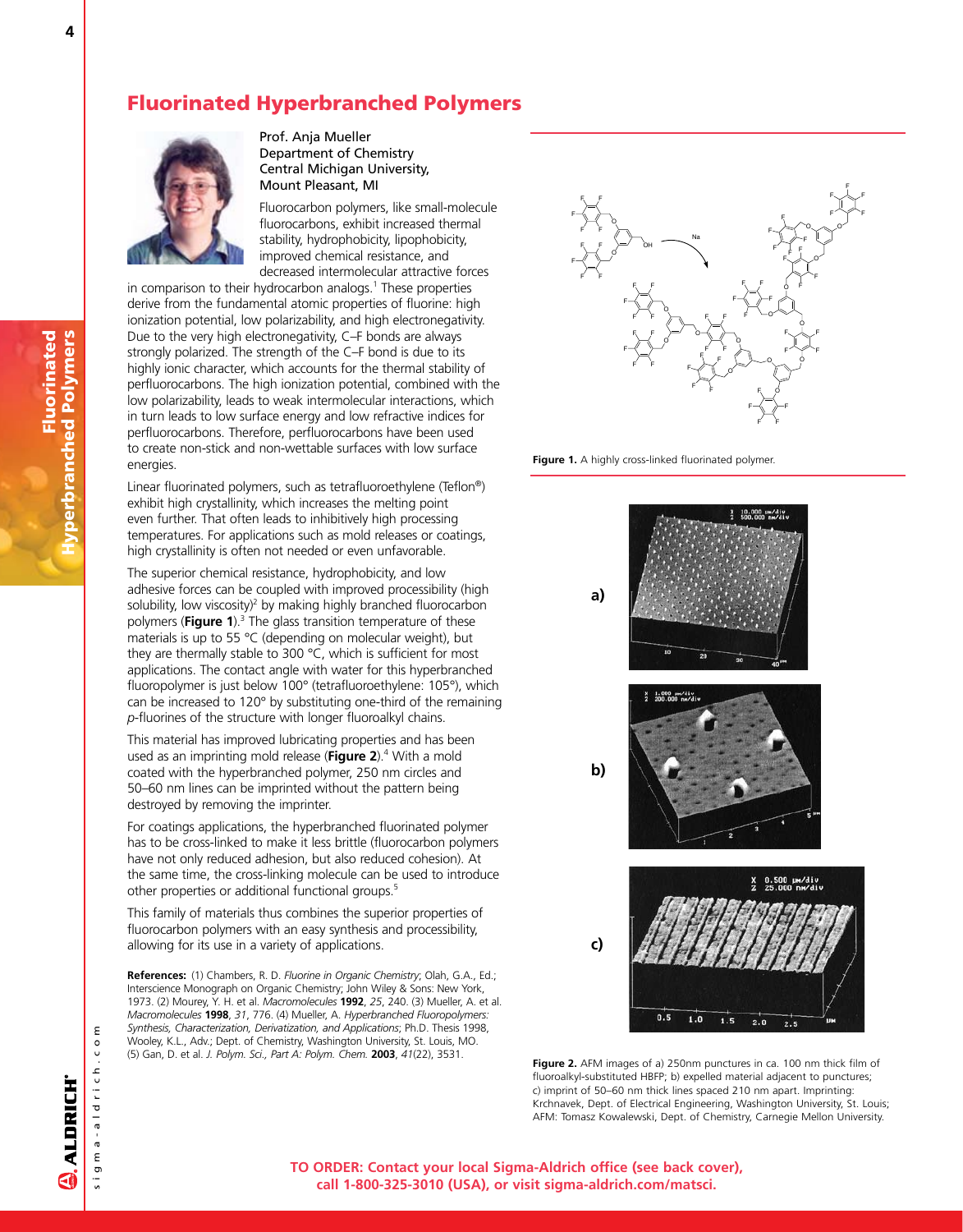## **Fluorinated Monomers**

| 3,6-Difluorophthalic anhydride, 97%                   |                | 4,4'-(Hexafluoroisopropylidene)diphenol, 97%       |                 |
|-------------------------------------------------------|----------------|----------------------------------------------------|-----------------|
| $C_8H_2F_2O_3$                                        |                | $C_{15}H_{10}F_{6}O_{2}$                           |                 |
| MW: 184.1                                             |                | 336.23                                             |                 |
| MP: 218-221 °C (lit.)                                 |                | MP: 160-163 °C (lit.)                              |                 |
| 381128-100MG                                          | 100 mg         | 257591-5G                                          |                 |
| 381128-500MG                                          | 500 mg         | 257591-25G                                         | $\overline{2}$  |
|                                                       |                | 257591-100G                                        | 10 <sub>0</sub> |
| 2-Fluorostyrene, 98%                                  |                |                                                    |                 |
| $C_8H_7F$                                             |                | 2,3,4,5,6-Pentafluorostyrene, 99%                  |                 |
| MW: 122.14                                            |                | $C_8H_3F_5$                                        |                 |
| BP: 29-30 °C (4 mm Hg) (lit.)                         |                | MW: 194.1                                          |                 |
|                                                       |                | BP: 62-63 °C (50 mm Hg) (lit.)                     |                 |
| 290505-1G                                             | 1 <sub>q</sub> |                                                    |                 |
| 290505-5G                                             | 5 <sub>q</sub> | 196916-5G                                          |                 |
| 4-Fluorostyrene, 99%                                  |                | 196916-25G                                         | 2               |
|                                                       |                |                                                    |                 |
| $C_8H_7F$<br>MW: 122.14                               |                | Tetrafluorophthalic anhydride, 97%                 |                 |
|                                                       |                | $C_8F_4O_3$                                        |                 |
| BP: 67 °C (50 mm Hg) (lit.)                           |                | MW: 220.08                                         |                 |
| 155799-1G                                             | 1 <sub>g</sub> | MP: 94-96 °C (lit.)                                |                 |
| 155799-10G                                            | 10q            |                                                    |                 |
|                                                       |                | 339016-1G                                          |                 |
| Glycidyl 2,2,3,3-tetrafluoropropyl ether, 97%         |                | 339016-5G                                          |                 |
| $C_6H_8F_4O_2$                                        |                | Tetrafluoroterephthalic acid, 97%                  |                 |
| MW: 188.12                                            |                | $C_8H_2F_4O_4$                                     |                 |
| BP: 50 °C (4 mm Hg) (lit.)                            |                | MW: 238.09                                         |                 |
|                                                       |                | MP: 275-277 °C (dec.) (lit.)                       |                 |
| 474150-5ML                                            | 5 mL           |                                                    |                 |
| 474150-25ML                                           | 25 mL          | 104418-1G                                          |                 |
|                                                       |                | 104418-5G                                          |                 |
| <b>Hexafluoroglutaric acid, 97%</b>                   |                |                                                    |                 |
| $C_5H_2F_6O_4$                                        |                | 3-(Trifluoromethyl)styrene, 99%                    |                 |
| MW: 240.06                                            |                | $C_9H_7F_3$                                        |                 |
| MP: 88-91 °C (lit.)                                   |                | MW: 172.15                                         |                 |
| BP: 134-138 °C (3 mm Hg) (lit.)                       |                | BP: 64.5 °C (40 mm Hg) (lit.)                      |                 |
|                                                       |                |                                                    |                 |
| 196908-5G                                             | 5 <sub>q</sub> | 366692-1G                                          |                 |
| 196908-25G                                            | 25q            |                                                    |                 |
|                                                       |                | For halogenated monomers that result in high and   |                 |
| 4,4'-(Hexafluoroisopropylidene)dianiline, 98%         |                | index polymers, see the Advanced Polymers for El   |                 |
| $C_{15}H_{12}F_{6}N_{2}$                              |                | Devices technical guide. Request your free copy at |                 |
| MW: 334.26                                            |                | reference code GGE.                                |                 |
| MP: 195-198 °C (lit.)                                 |                |                                                    |                 |
| 368148-1G                                             |                |                                                    |                 |
|                                                       | 1 g            |                                                    |                 |
| 368148-5G                                             | 5 <sub>g</sub> |                                                    |                 |
|                                                       |                |                                                    |                 |
| <b>Fluorinated Acrylates</b>                          |                |                                                    |                 |
|                                                       |                | $\mathsf{H}_2\mathsf{C}$                           |                 |
|                                                       |                |                                                    |                 |
| <b>Monomer</b>                                        | R              | $\mathbf{R}^{\prime}$                              | Quantity        |
|                                                       |                |                                                    |                 |
| 2,2,3,3,3-Pentafluoropropyl acrylate, 98%             | н              | $CF_2CF_2CF_3$                                     | 470961-5M       |
|                                                       |                |                                                    | 470961-25M      |
| 3, 3, 4, 4, 5, 5, 6, 6, 7, 7, 8, 8, 9, 9, 10, 10, 10- | Н              | $CH2CH2(CF2)7CF3$                                  | 474487-5M       |
| Heptadecafluorodecyl acrylate, 97%                    |                |                                                    | 474487-25M      |
|                                                       |                |                                                    |                 |

## $\circ \sim$   $\sim$   $\circ$  $257591 - 5G$  5 g 257591-25G 25 g 98.00 257591-100G 336.500 and 336.500 and 336.500 and 336.500 and 336.500 and 336.500 and 336.500 and 336.500 and 33 **2,3,4,5,6-Pentafluorostyrene, 99%** F F F F MW: 194.1  $F^{\text{CH}_2}$ n Hg) (lit.) [196916-5G](http://www.sigma-aldrich.com/ProductLookup.html?ProdNo=196916&Brand=ALDRICH) 5 g 5 g 42.2020 5 g 42.2020 5 g 42.2020 5 g 42.2020 5 g 42.2020 5 g 42.2020 5 g 42.2020 5 g 42.2020 196916-25G 25 g **Tetrafluorophthalic anhydride, 97%** O F F F F O O [339016-1G](http://www.sigma-aldrich.com/ProductLookup.html?ProdNo=339016&Brand=ALDRICH) 1 g 37.700 and 37.700 and 37.700 and 37.700 and 37.700 and 37.700 and 3 339016-5G 5 g 126.500 5 g 126.500 5 g 126.500 5 g 126.500 5 g 126.500 5 g 126.500 5 g 126.500 5 g 126.500 5 g **Alic acid, 97%**  $:$   $\langle$  (lit.) [104418-1G](http://www.sigma-aldrich.com/ProductLookup.html?ProdNo=104418&Brand=ALDRICH) 1 g 62.70 m 104418-5G 5 g **3-(Trifluoromethyl)styrene, 99%** Hg) (lit.) [366692-1G](http://www.sigma-aldrich.com/ProductLookup.html?ProdNo=366692&Brand=ALDRICH) 1 g 79.000 1 g 79.000 1 g 79.000 1 g 79.000 1 g 79.000 1 g 79.000 1 g 7 nomers that result in high and low refractive the *Advanced Polymers for Electronic/Optical* de. Request your free copy at matsci@sial.com;

|                                                                                             |                                        | -0-R'                           |                            |  |
|---------------------------------------------------------------------------------------------|----------------------------------------|---------------------------------|----------------------------|--|
|                                                                                             |                                        |                                 |                            |  |
| <b>Monomer</b>                                                                              | R                                      | R'                              | Quantity                   |  |
| 2,2,3,3,3-Pentafluoropropyl acrylate, 98%                                                   | Н                                      | $CF_2CF_2CF_3$                  | 470961-5ML<br>470961-25ML  |  |
| 3, 3, 4, 4, 5, 5, 6, 6, 7, 7, 8, 8, 9, 9, 10, 10, 10-<br>Heptadecafluorodecyl acrylate, 97% | Н                                      | $CH2CH2(CF2)7CF3$               | 474487-5ML<br>474487-25ML  |  |
| Heneicosafluorododecyl acrylate, 96%                                                        | Н                                      | $CH2CH2(CF2)9CF3$               | 474355-5G                  |  |
| 2,2,2-Trifluoroethyl methacrylate, 99%                                                      | CH <sub>3</sub>                        | CH <sub>2</sub> CF <sub>3</sub> | 373761-5G<br>373761-25G    |  |
| 2-(Trifluoromethyl) acrylic acid, 98%                                                       | CF <sub>3</sub>                        | Н                               | 369144-1G<br>369144-5G     |  |
| Zonyl® TM fluoromonomer                                                                     | $(CF_2)$ <sub>n</sub> $CF_3$ , n ~ 7–8 | CH <sub>2</sub> CH <sub>3</sub> | 421480-10ML<br>421480-50ML |  |

O r d e r : 1 . 8 0 0 . 3 2 5 . 3 0 1 0

T e c h n i c a l S e r v i c e :

E

ALDRICH®

 $F_3C$ 

**For questions, product data, or new product suggestions, please contact the Materials Science team at matsci@sial.com.**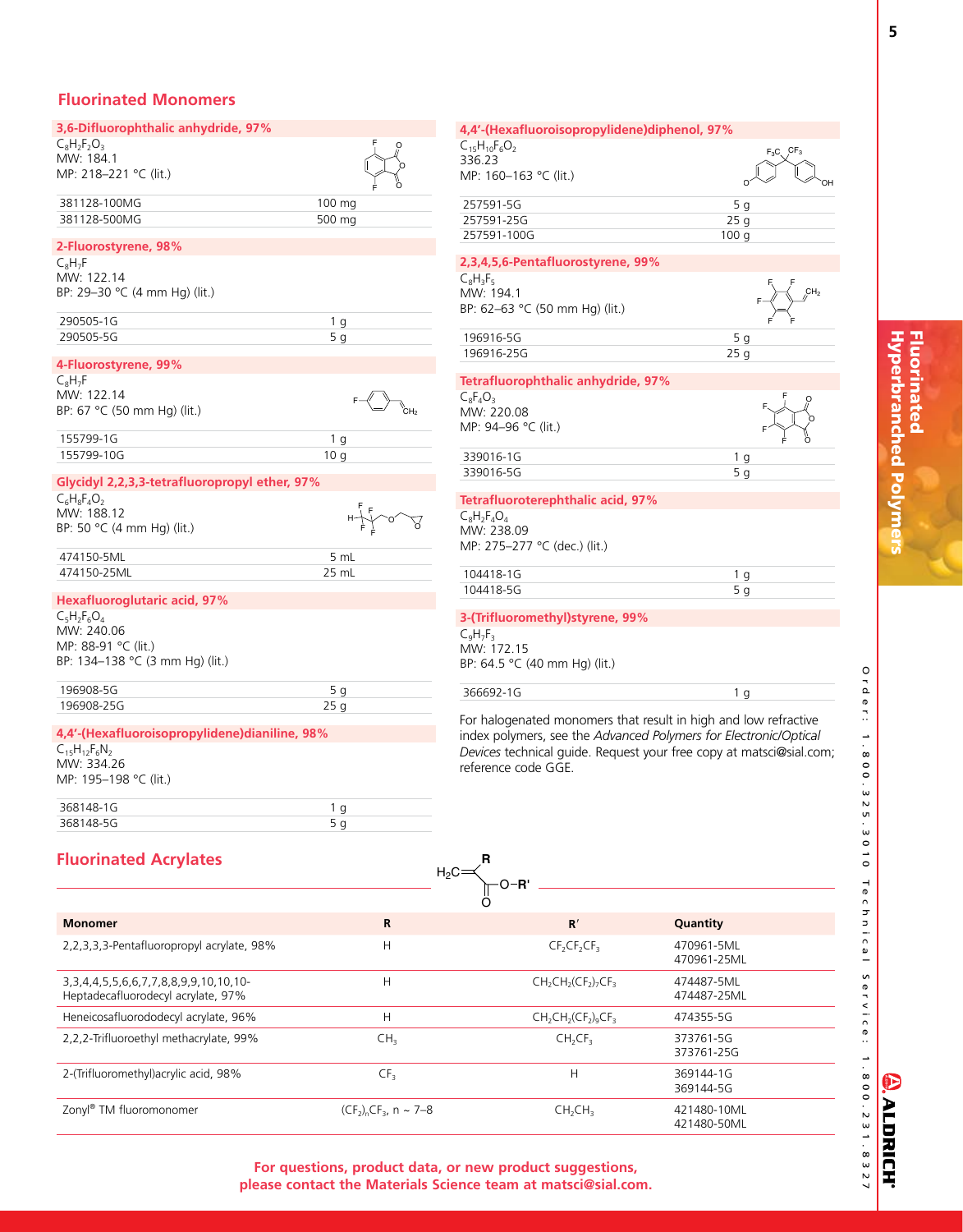## Etch-Resistant Block Copolymers



### Prof. Padma Gopalan

Department of Materials Science and Engineering, University of Wisconsin, Madison, WI

Prof. Shu Yang

Department of Materials Science and Engineering University of Pennsylvania, Philadelphia, PA

## **Introduction**

Block copolymers offer a means of combining the desirable characteristics of different polymers in a new hybrid material. Polymers consisting of hydrophobic and hydrophilic blocks, for example, can be used to encapsulate organic molecules and deliver them into aqueous media. There has been tremendous interest in the self-assembly of block copolymers in nanoscale dimensions, especially in thin-film configuration.

Conventional lithography has its limitations when features of less than 30 nm are desired. Accessibility to a wide range of periodic structures with feature sizes less than 30 nm make block copolymers attractive as templates for nanopatterning.<sup>1-3</sup> Most of the literature approaches use selective ozonolysis or preferential staining of one block with heavy metals to increase etch selectivity between the blocks. Often, an intermediate silicon nitride (SiN) layer and selective etching of one block over another is required for successful pattern transfer. In general, the use of organic block copolymers is limited at high temperatures because of low thermal/mechanical stabilities. Thus, direct patterning of semiconductors that requires high growth temperature (>500 °C) using organic block copolymers as templates is nearly impossible.

It has been well established that incorporation of silicon (at least 10 wt %) in resist polymers provides improved oxygen–RIE (reactive ion etching) etch resistance. When exposed to oxygen plasma, the silicon-containing polymers are oxidized to silicon oxide that is stable in an  $O<sub>2</sub>$  environment. The high etch resistance to oxygen plasma compared to organic polymers makes silicon-containing polymers favorable as bilayer resists to pattern high-aspect ratio structures and to create nanoporous ceramic thin films in a variety of morphologies. $4-8$  In addition, silicon oxide has high thermal and mechanical stability at a temperature greater than 500 °C, making it a long-time dielectric in microchip fabrication. Thus, the possibility of combining acid labile groups and silicon-containing groups in block copolymers offers a new route to directly pattern nanostructured semiconductors.

As the synthesis of silicon-containing block copolymers is quite challenging using traditional living anionic polymerization, post functionalization of polymers is often used to incorporate silicon. Recent advances in controlled living free-radical polymerization  $(LFRP)$ ,  $9-11$  including nitroxide-mediated radical polymerization (NMRP), atom transfer radical polymerization (ATRP), and reversible addition fragmentation chain transfer (RAFT), make it



**Scheme 1.** Synthesis of macroinitiators and SiBCPs by LFRP at 100 °C.



**Figure 1.** Transmission electron micrograph (TEM) images of PAcOSt-PSi<sub>2</sub>St (21/79 v/v) before and after  $O<sub>2</sub>$  plasma for 10 minutes, showing intact cylindrical morphology.

possible to design and synthesize a variety of block copolymers with novel functionalities. The LFRP procedures in general are easier to carry out as they are tolerant to a variety of functionalities and do not require stringent purification of the starting materials, unlike living anionic or cationic polymerization. We had recently applied NMRP towards, (i) the synthesis of narrow dispersed silicon-containing homopolymers from three kinds of silicon-containing styrenic monomers, including 4-(pentamethyldisilyl)-styrene (Si<sub>2</sub>St), 4-(bis(trimethylsilyl)methyl)styrene (Si<sub>2</sub>-CSt), and 4-(pentamethyldisiloxymethyl) styrene (OSi<sub>2</sub>-St) **(Scheme 1)**, each containing two silicon atoms to enhance the etch selectivity, and (ii) the synthesis of block copolymers from silicon-containing styrenic monomers with styrene and acid labile acetoxystyrene by sequential monomer addition using an nitroxide unimer initiator. By optimizing conditions such as solvent polarity, temperature of polymerization, and the monomer addition sequence, welldefined narrow dispersed silicon-containing block copolymers were synthesized from the above monomers. Both TEM (transmission electron microscopy) and SAXS (small angle X-ray scattering) data showed that these polymers formed cylindrical, lamellae, or disordered structures depending on the volume ratio between the blocks and their molecular weights. When the silicon-containing block was the major phase and silicon content was greater than 12 wt %, block copolymer morphology and its domain size were well maintained under exposure to oxygen plasma12 **(Figure 1)**.

s i g m a - a l d r i c h . c o m

sigma-aldrich.co

ε

**TO ORDER: Contact your local Sigma-Aldrich office (see back cover), call 1-800-325-3010 (USA), or visit sigma-aldrich.com/matsci.**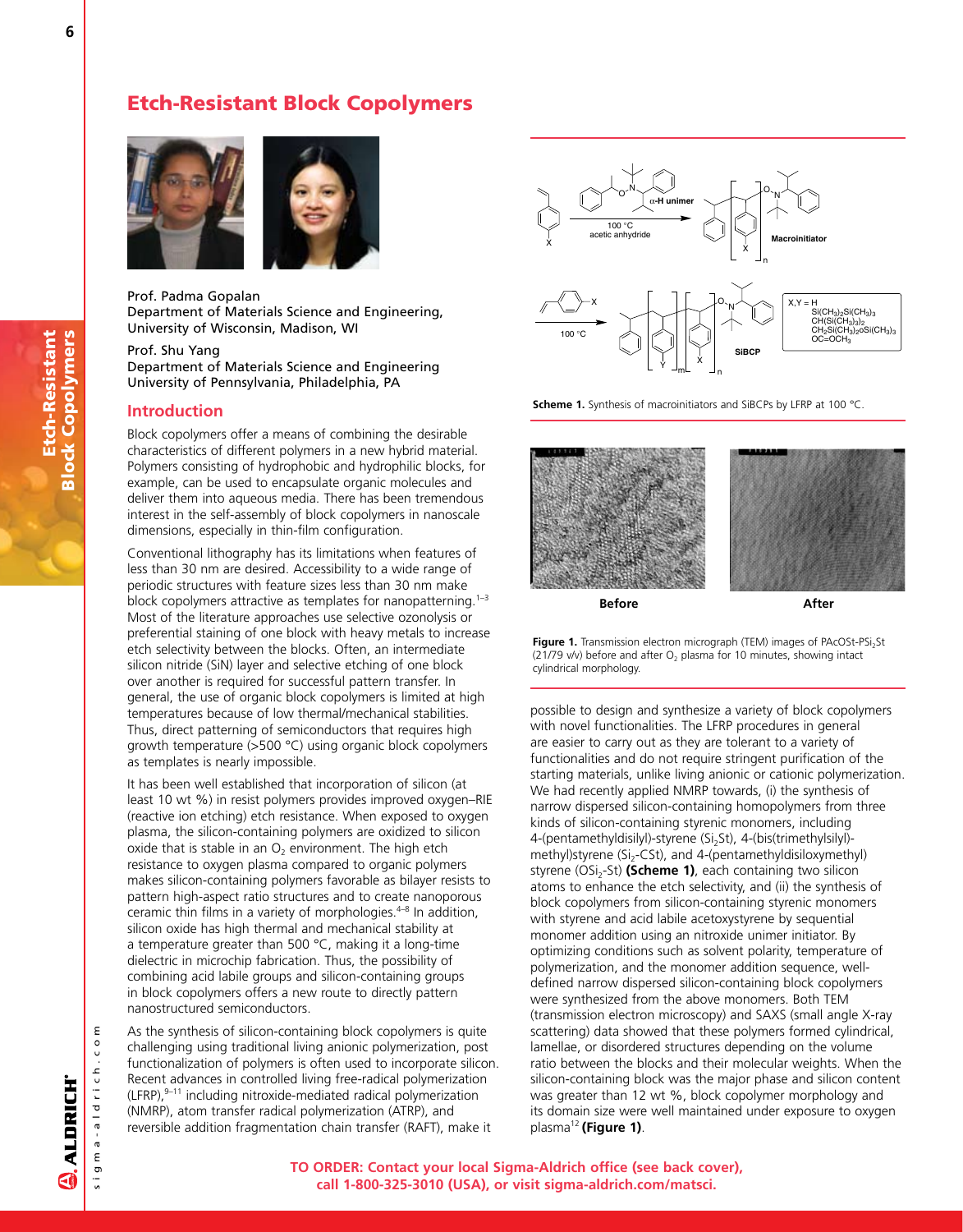Synthetic access to novel silicon-containing block copolymers via LFRP enables potential applications such as (1) growth of nanostructured semiconductor crystals at high temperatures, (2) formation of nanoporous ceramic films, or (3) creation of hierarchical hybrid nanostructures by combining photolithography and self-assembly of photosensitive siliconcontaining block copolymers.

**References:** (1) Park, M. et al. *Science* **1997**, *276*, 1401. (2) Black, C. T. et al. *Appl. Phys. Lett.* **2001**, *79*, 409. (3) Kim, H. C. et al. *Adv. Mater.* **2001**, *13*, 795. (4) Gabor, A. H. et al. *Chem. Mater.* **1994**, *6*, 927. (5) Zharov, I. et al. *Chem. Mater.* **2002**, *14*, 656. (6) Bowden, M. et al. *J. Photopolym. Sci. Technol.* **2003**, *16*, 629. (7) Avgeropoulos, A. et al. *Chem. Mater.* **1998**, *10*, 2109. (8) Chan, V. Z.-H. et al. *L. Science* **1999**, *286, 1716*. (9) Matyjaszewski, K. *Advances in Controlled/Living Radical Polymerization*; American Chemical Society: Washington, DC, 2003; Vol. 854, p 2. (10) Hawker, C. J. *J. Am. Chem. Soc.* **1994**, *116*, 1185. (11) Benoit, D. et al. *J. Am.Chem. Soc.* **1999**, *121*, 3904. (12) Fukukawa, K. et al. *Macromolecules* **2005**, *38*, 263.

## **Silicone-Containing Monomers**

| <b>Allyltriethoxysilane, 97%</b>          |                            | Trimethylsilyl methacrylate, 98%                  |     |
|-------------------------------------------|----------------------------|---------------------------------------------------|-----|
| $C_9H_{20}O_3Si$                          | $H_3C$                     | $C_7H_{14}O_7Si$                                  |     |
| MW: 204.34                                | CH <sub>2</sub><br>$H_3C$  | MW: 158.27                                        |     |
| BP: 78 °C (21 mm Hg) (lit.)               | CH <sub>3</sub><br>$\circ$ | BP: 51-51.5 °C (20 mm Hg) (lit.)                  |     |
| A36301-5G                                 | 5q                         | 347493-25G                                        | 25  |
| A36301-25G                                | 25q                        | 347493-100G                                       | 100 |
| Diphenylsilanediol, 95%                   |                            | Vinyltrimethoxysilane, 98%                        |     |
| $C_{12}H_{12}O_2Si$                       |                            | $C_5H_{12}O_3Si$                                  |     |
| MW: 216.31                                |                            | MW: 148.23                                        |     |
|                                           |                            | BP: 123 °C (lit.)                                 |     |
| D213705-25G                               | 25 <sub>q</sub>            |                                                   |     |
| D213705-100G                              | 100q                       | 235768-5ML                                        | 5   |
|                                           |                            | 235768-100ML                                      | 100 |
| Octadecyltrichlorosilane, 90+%            |                            | 235768-500ML                                      | 500 |
| $C_{18}H_{37}Cl_3Si$                      |                            |                                                   |     |
| MW: 387.93                                |                            | 1,4-bis(dimethyl(2-(5-norbornen-2-yl)ethyl)silyl) |     |
| BP: 223 °C (10 mm Hg) (lit.)              |                            | mixture of endo and exo                           |     |
|                                           |                            | $C_{28}H_{42}Si_{2}$                              |     |
| 104817-25G                                | 25q                        | MW: 434.8                                         |     |
| 104817-100G                               | 100q                       | BP: 314 °C (lit.)                                 | ċ⊦  |
| 104817-500G                               | 500 $q$                    |                                                   |     |
|                                           |                            | 523607-5ML                                        | 5   |
| Poly(dimethylsiloxane), vinyl terminated, |                            |                                                   |     |
| viscosity 1,000 centistokes               |                            | Hexamethyl-1,5-bis(2-(5-norbornen-2-yl)ethyl)ti   |     |
| BP: >93 °C (lit.)                         |                            | mixture of endo and exo                           |     |
|                                           |                            | $C_{24}H_{44}O_{2}Si_{3}$                         |     |
| 433012-100ML                              | 100 mL                     | MW: 448.86                                        |     |
| 433012-500ML                              | 500 mL                     |                                                   |     |
|                                           |                            |                                                   | ċн  |
| <b>Trichlorovinylsilane, 97%</b>          |                            |                                                   |     |
| $C_2H_3Cl_3Si$                            |                            | 523593-1ML                                        | 1   |
| MW: 161.49                                | СI                         | 523593-5ML                                        | 5   |
| MP: -95 °C (lit.)                         | CH <sub>2</sub>            |                                                   |     |
| BP: 90 °C (lit.)                          |                            | For an up-to-date list of silsesquioxane mond     |     |
|                                           |                            | nanomaterials Web site at sigma-aldrich.com       |     |
| 104876-5G                                 | 5q                         |                                                   |     |
| 104876-100G                               | 100q                       |                                                   |     |
| 104876-500G                               | 500 $q$                    |                                                   |     |
|                                           |                            |                                                   |     |
|                                           |                            |                                                   |     |
| <b>Styrene Monomers</b>                   | $\equiv$                   |                                                   |     |

| MW: 158.27                                                                           |                 |
|--------------------------------------------------------------------------------------|-----------------|
|                                                                                      |                 |
| BP: 51-51.5 °C (20 mm Hg) (lit.)                                                     |                 |
| 347493-25G                                                                           | 25q             |
| 347493-100G                                                                          | 100q            |
| <b>Vinyltrimethoxysilane, 98%</b>                                                    |                 |
| $C_5H_{12}O_3Si$                                                                     |                 |
| MW: 148.23                                                                           | CH <sub>2</sub> |
| BP: 123 °C (lit.)                                                                    | H3C             |
| 235768-5ML                                                                           | 5 mL            |
| 235768-100ML                                                                         | 100 mL          |
| 235768-500ML                                                                         | 500 mL          |
| 1,4-bis(dimethyl(2-(5-norbornen-2-yl)ethyl)silyl)benzene,<br>mixture of endo and exo |                 |
| $C_{28}H_{42}Si_{2}$                                                                 |                 |
| MW: 434.8                                                                            |                 |
| BP: 314 °C (lit.)                                                                    |                 |
| 523607-5ML                                                                           | 5 mL            |
| Hexamethyl-1,5-bis(2-(5-norbornen-2-yl)ethyl)trisiloxane,<br>mixture of endo and exo |                 |
| $C_{24}H_{44}O_{2}Si_{3}$<br>MW: 448.86                                              |                 |
|                                                                                      |                 |
|                                                                                      |                 |
| 523593-1ML                                                                           | $1 \text{ mL}$  |

## **Styrene Monomers**

| <b>Monomer</b>                     | R  | Quantity                              | <b>Monomer</b>        |            | Quantity                  |  |
|------------------------------------|----|---------------------------------------|-----------------------|------------|---------------------------|--|
| Styrene, reagentplus,<br>$99 + \%$ | н  | 240869-5ML<br>240869-100ML            | 4-Chlorostyrene, 97%  |            | C71203-10G<br>C71203-50G  |  |
| 4-Bromostyrene, 98%                | Br | 124141-1G<br>124141-10G<br>124141-25G | 4-Acetoxystyrene, 96% | $H_2C-C-O$ | 380547-5ML<br>380547-25ML |  |

**For questions, product data, or new product suggestions, please contact the Materials Science team at matsci@sial.com.**

For styrenic and other vinyl monomers, use our advanced sub-structure search: sigma-aldrich.com.

**R**

Etch-Resistant<br>Block Copolymers Block Copolymers Etch-Resistant

O<br>Q<br>Q

 e r : ..

8 0 0 . 3<br>ت

N<br>5 տ<br>ա

ہ<br>د ہ

T e c h n i c a l

S e r v i c e :

E

**ALDRICH®**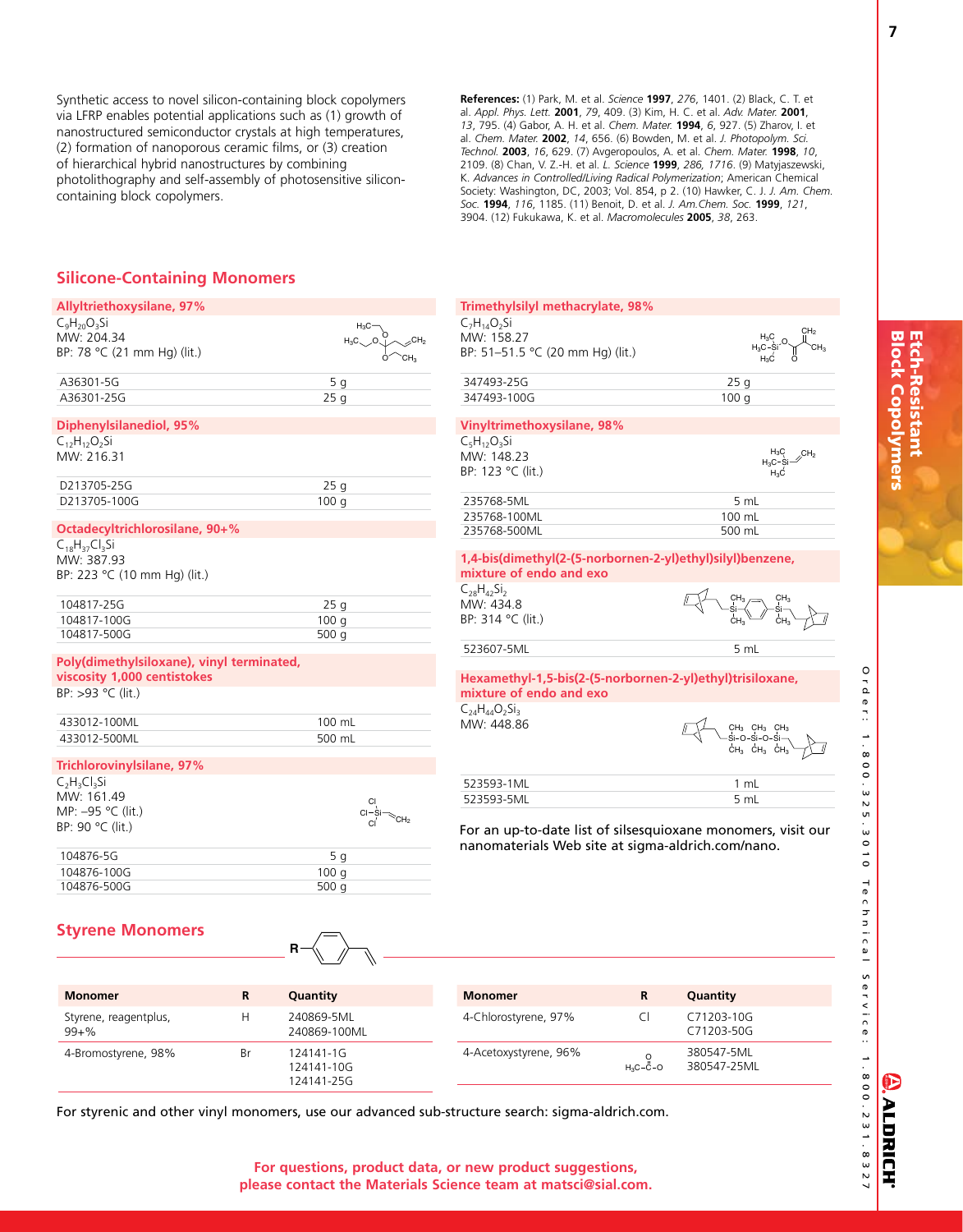## Bioactive Hydrogels



## Anthony Guiseppi-Elie ABTECH Scientific, Inc. Richmond, VA

The first report of the synthesis of composite materials comprising conducting polymers and hydrogels was in 1994 by Wallace et al.<sup>1</sup> Their objective was to enhance the porosity and ion-transport properties of hydrogels for controlled drug

delivery through electrochemically stimulated release of analytes. Since then, the electrochemical and oxidative polymerization of pyrrole, aniline, and thiophene and their derivatives within hydrogel hosts, such as polyacrylamide, poly(acrylic acid), chitosan, and poly(HEMA) have been routinely accomplished for biosensor applications and to achieve voltage-stimulated or controlled release. There have also been several studies conducted on the fabrication of polymer blends of hydrogels, such as poly(methyl methacrylate) (PMMA), poly(vinyl methyl ether) (PVME), poly(4-vinylpyridine),<sup>2</sup> and poly(2-hydroxyethyl methacrylate) (p(HEMA)), primarily for the construction of artificial muscles.<sup>3,4</sup> With hydrogels, high degrees of hydration (ca. 90 %) could be reversibly achieved along with biocompatibility, good refractive index matching with water, and relative ease of molecular engineering. In general, the conducting polymer component of these composites retains their electroactive properties.

Brahim et al.<sup>5</sup> have fabricated bioactive polypyrrole-p(HEMA) composites to function as sensing membranes for clinically important amperometric biosensors. A monomer cocktail containing, among other components, the relevant methacrylate monomers, pyrrole or aniline, and photoinitiator was spin-cast onto microfabricated electrodes and first irradiated by UV to effect polymerization of the hydrogel components. This was immediately followed by potentiostatic electropolymerization of the pyrrole/aniline monomer in a phosphate-buffered potassium chloride solution saturated with further monomer. Amperometric enzyme biosensors for the detection of glucose, cholesterol, and galactose were demonstrated, each possessing extensive linear dynamic response ranges, high sensitivities, and prolonged storage stabilities.<sup>6</sup>

Of particular recent interest is the development of **bioactive** (containing biologically active moieties such as bioactive peptides, growth factors, enzymes and the like) and **biosmart** (responsive to biologically derived external stimuli) electroconductive hydrogels for implant biocompatibility. A novel polymer composite material consisting of a water-dispersed complex of polypyrrole doped with polystyrenesulfonate and embedded in polyacrylamide hydrogel was prepared and evaluated as a matrix for enzyme immobilization.<sup>7</sup> The enzyme glucose oxidase was physically entrapped in the polymer by inclusion in the aqueous phase during emulsion polymerization. The resulting bioactive microparticles (3.5–7.0 µm diameter) were cast onto platinum electrodes and the polymer-modified electrodes used as amperometric glucose biosensors. This configuration displayed rapid response times and efficient screening of interferents.

For implantable biosensing applications, the synthesis of hydrogel composite polymers consisting of cross-linked p(HEMA) with incorporated polypyrrole and/or polyaniline chains are rendered "bioactive" by the covalent immobilization of oxidoreductase enzymes. Enzymes were first "monomerized" by heterobifunctional coupling of the amines of the lysine residues of



**Figure 1.** Strucutre of 2-methacryloyloxyethyl phosphorylcholine



**Figure 2.** Structure of 2-methacrylooyloxyethyl pyrrolylbutyrate

the enzyme (typically 1:2) with acryloyl (polyethylene glycol) $_{110}$ *N*-hydroxy succinamide ester (Acryl-PEG-NHS). This allowed the covalent immobilization of the tethered oxidoreductase enzyme within the hydrogel milieu. To provide for stabilization of the immobilized enzymes, poly(ethylene glycol) $_{200}$  monomethacrylate (PEGMA) was also included in the monomer cocktail at 0.5 mol %. Together these components allowed photolithographically defined, spin-cast membranes formed on microlithographically defined electrodes to recognize and amperometrically respond to the enzyme's substrate and achieve approximately one year of retained enzyme activity (ca. 80%). For implant biocompatibility, the synthesis of the monomer 2-methacryloyloxyethyl phosphorylcholine (MPC) (**Figure 1**) was accomplished by the coupling of HEMA with 2-chloro-2-oxo-1,3,2-dioxaphospholane (COP).<sup>8</sup> When incorporated into the hydrogels at the level of ca. 5–10 mol %, this monomer conferred nonthrombogenicity, reduced protein adsorption, and supported cell viability. Mimicking the zwitterionic head group of the outer leaflet of cell membranes, phosphotidyl choline, the phosphorylcholine moiety confers the molecular equivalent of "stelt" to the polymer when the biosensor is implanted. When cultured with muscle fibroblasts and endothelial cells, these highly porous hydrogel composites support the migration and mobility of cells within its  $3$ -D network<sup>9</sup>; a property that will render these materials appropriate for the fabrication of nerve electrodes and cellular interfaces as the polymer mimics the biological structures that enable cells to grow.

One challenge faced by the use of electroactive polymers as components of hydrogels for mammalian implantation is the potential toxicity. Early work has established polypyrrole as biobenign. However, to address this issue, bi-functional monomers of pyrrole such as 2-methacrylooyloxyethyl pyrrolylbutyrate (MPB) (**Figure 2**) and aniline that may be UV-polymerized, and hence, covalently coupled into the hydrogel network and also oxidatively polymerized with imbibed free pyrrole or aniline monomer to form the electroactive polymer component were developed. In this way, an interpenetrating network of the electroactive polymer is formed within the preformed hydrogels network that serves as the reactor. Studies are ongoing to evaluate the potential cytotoxicity and biocompatibility of these polymers.

**References:** (1) Small, C. J. et al. *Polymer Gels and Networks* **1997**, *5*, 251. (2) Asberg, P.; Ingana, O. *Biosens. Bioelectron.* **2003**, *19*, 199. (3) Pich, A. et al. *Polymer* **2002**, *43*, 5723. (4) Douglass, P. M, et al. *Soc. Automotive Eng.* **2000**, 1. (5) Brahim, S. et al. *Biosens. Bioelectron.* **2002**, *17*, 53. (6) Brahim, S. et al. *Electroanalysis.* **2002**, *14*(9), 627. (7) Rubio Retama, J. et al. *Biosens. Bioelectron.* **2004**, *20*, 1111. (8) Brahim, S. et al. *Microchimica Acta* **2003**, *143*, 123. (9) Abraham, S et al. *Biomaterials* **2005**, *26(*23*)*, 4767. (10) Abraham, S.; Guiseppi-Elie, A. *Biomaterials* **2006**, submitted for publication.

**ALDRICH** GÌ

s i g m a - a l d r i c h . c o m

sigma-aldrich.co

ε

8

Bioactive Hydrogels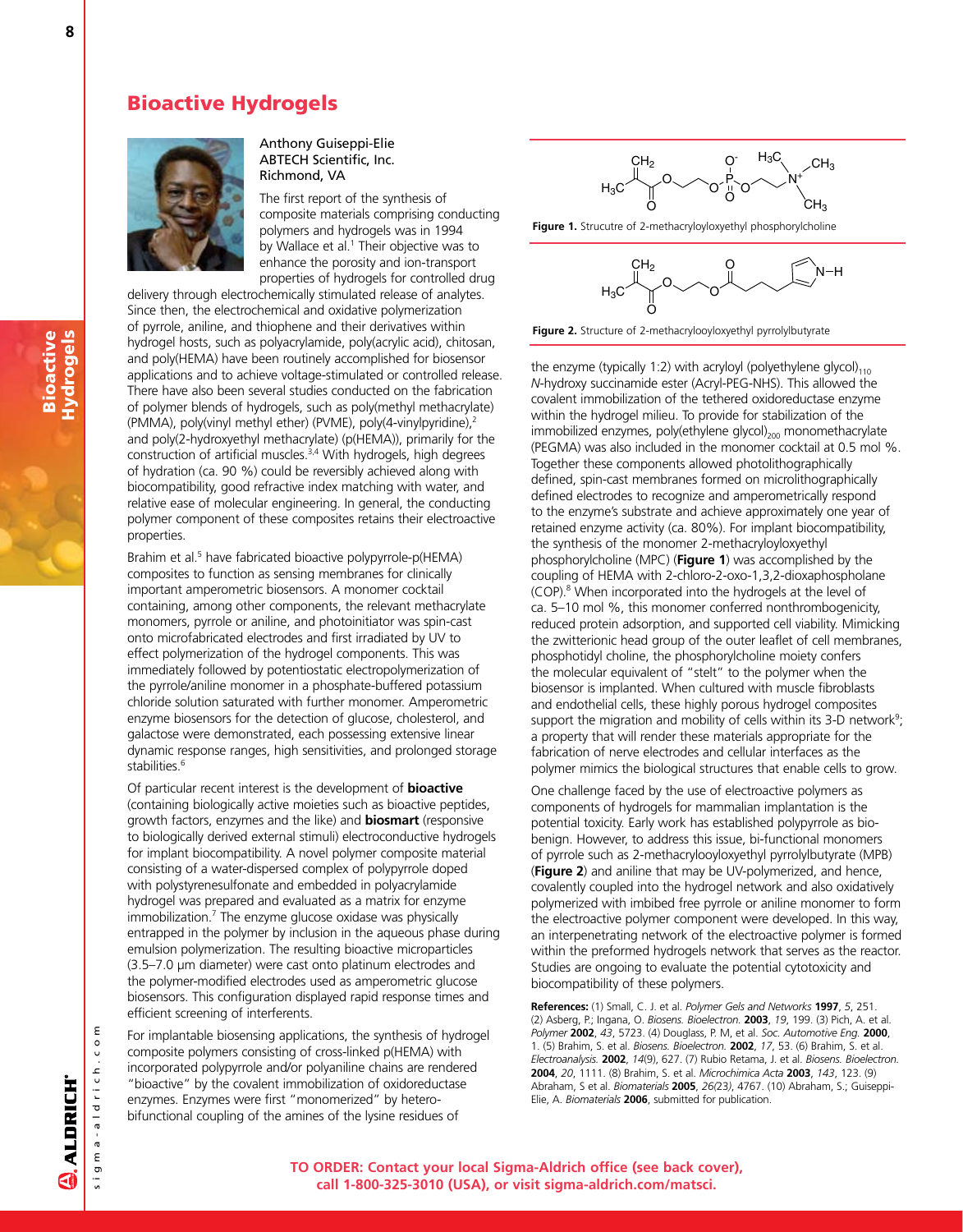| Benzyl 2-ethyl acrylate, 99%             | <b>NEW</b>     |                                                                                      | 2-Chloro-1,3,2-dioxaphospholane-2-oxide | Pyrrole, 98%                                                                           |                         |
|------------------------------------------|----------------|--------------------------------------------------------------------------------------|-----------------------------------------|----------------------------------------------------------------------------------------|-------------------------|
| $C_{12}H_{14}O_2$<br>MW: 190.24          |                | $C_2H_4ClO_3P$<br>MW: 142.48<br>MP: 12-14 °C (lit.)<br>BP: 89-91 at 0.8 mm Hg (lit.) | o o<br>o ci                             | $C_A H_R N$<br>MW: 67.09<br>MP: -23 °C (lit.)<br>BP: 131 °C (lit.)                     | <b>NH</b>               |
| 589136-250MG                             | 250 mg         |                                                                                      |                                         |                                                                                        | 25 mL                   |
| <b>Benzyl 2-propylacrylate, 99%</b>      | <b>NEW</b>     | 377953-1G<br>377953-5G                                                               | 1 <sub>q</sub><br>5q                    | 131709-25ML<br>131709-100ML                                                            | 100 mL                  |
| $C_{13}H_{16}O_2$                        |                |                                                                                      |                                         | 131709-500ML                                                                           | 500 mL                  |
| MW: 204.26                               | $H_2C$         | 2-Ethylacrylic acid, 98%<br>$C_5H_8O_2$<br>MW: 100.12                                | <b>NEW</b>                              | 2-Vinylpyridine, 97%<br>$C_7H_7N$                                                      |                         |
| 590126-250MG                             | 250 mg         | BP: 176 °C (lit.)                                                                    |                                         | MW: 105.14<br>BP: 79-82 °C (29 mm Hg) (lit.)                                           |                         |
| 1,6-Bis(p-acetoxycarbonylphenoxy)        |                | 589128-250MG                                                                         | 250 mg                                  |                                                                                        |                         |
| hexane, 97%                              |                | Ethyl 2-propyl acrylate, 99%                                                         |                                         | 132292-5ML<br>132292-100ML                                                             | 5 mL<br>100 mL          |
| $C_{24}H_{26}O_8$<br>MW: 442.46          |                | $C_8H_{14}O_2$                                                                       |                                         | 132292-500ML                                                                           | 500 mL                  |
|                                          |                | MW: 142.2                                                                            |                                         |                                                                                        |                         |
| 657174-1G                                | 1 <sub>q</sub> | BP: 141 °C (lit.)                                                                    |                                         | 4-Vinylpyridine, 95%<br>$C_7H_7N$                                                      |                         |
| 1,3-Bis(4-carboxyphenoxy)propane,<br>97% |                | 590118-250MG                                                                         | 250 mg                                  | MW: 105.14<br>BP: 62-65 °C (15 mm Hg) (lit.)                                           | cн.                     |
| $C_{17}H_{16}O_6$                        |                | Glycosyloxyethyl methacrylate,<br>5% (w/v) solution in ethanol                       | <b>NEW</b>                              | V3204-5ML                                                                              | 5 mL                    |
| MW: 316.31<br>MP: 310 °С(lit.) но        |                | $C_{12}H_{20}O_8$                                                                    |                                         | V3204-100ML                                                                            | 100 mL                  |
|                                          |                | MW: 292.28                                                                           |                                         | V3204-500ML                                                                            | 500 mL                  |
| 655538-5G                                | 5 <sub>g</sub> |                                                                                      | HO                                      |                                                                                        |                         |
|                                          |                |                                                                                      | CH <sub>3</sub><br>HÓ<br>'nн            | 1-Vinyl-2-pyrrolidinone, 99+%                                                          |                         |
| 1,6-Bis(p-carboxyphenoxy)hexane,         | <b>NEW</b>     |                                                                                      |                                         | $C_6H_9NO$                                                                             |                         |
| 90%                                      |                | 659576-25ML                                                                          | 25 mL                                   | MW: 111.14                                                                             |                         |
| $C_{20}H_{22}O_6$                        |                |                                                                                      |                                         | BP: 92-95 °C (11 mm Hg) (lit.)                                                         | .<br>СН                 |
| MW: 358.39                               |                | 2-Propylacrylic acid, 99%                                                            | <b>NEW</b>                              |                                                                                        |                         |
|                                          |                | $C_6H_{10}O_2$                                                                       | CH <sub>2</sub> CH <sub>3</sub>         | V3409-5G                                                                               | 5q                      |
| 655546-5G                                | 5 <sub>g</sub> | 114.14                                                                               |                                         | V3409-250G<br>V3409-1KG                                                                | 250q<br>1 <sub>ka</sub> |
|                                          |                | 165-188 °C (lit.)                                                                    |                                         | V3409-18KG                                                                             | 18 kg                   |
|                                          |                | 591009-100MG                                                                         | 100 mg                                  |                                                                                        |                         |
|                                          |                | 591009-1G                                                                            | 1 <sub>q</sub>                          | Three grades of HEMA (2-hydroxyethyl                                                   |                         |
|                                          |                |                                                                                      |                                         | methacrylate) are available: 97%<br>$(128635)$ , 98% $(525464)$ , 99+%<br>$(477028)$ . |                         |

**For a comprehensive list of hydrogel hosts such as polyacrylamide, poly(acrylic acid), chitosan and poly(HEMA), as well as functionalized PEGs (linear, 4-arm and 6-arm), visit sigma-aldrich.com/biocomp.**

## **Cross-linkers**



Cross-linking is the formation of chemical links between molecular chains to form a three-dimensional network of connected molecules. The strategy of covalent cross-linking is key to the formation of hydrogels. It is also used in several other technologies of commercial and scientific interest to control and enhance the properties of the resulting polymer system or interface, such as thermosets and coatings.

**DVB, 85% (535583)**

For a complete list of cross-linkers, visit us at sigma-aldrich.com/biocomp and scroll down to cross-linkers.

E

**ALDRICH®** 

O<br>Q<br>Q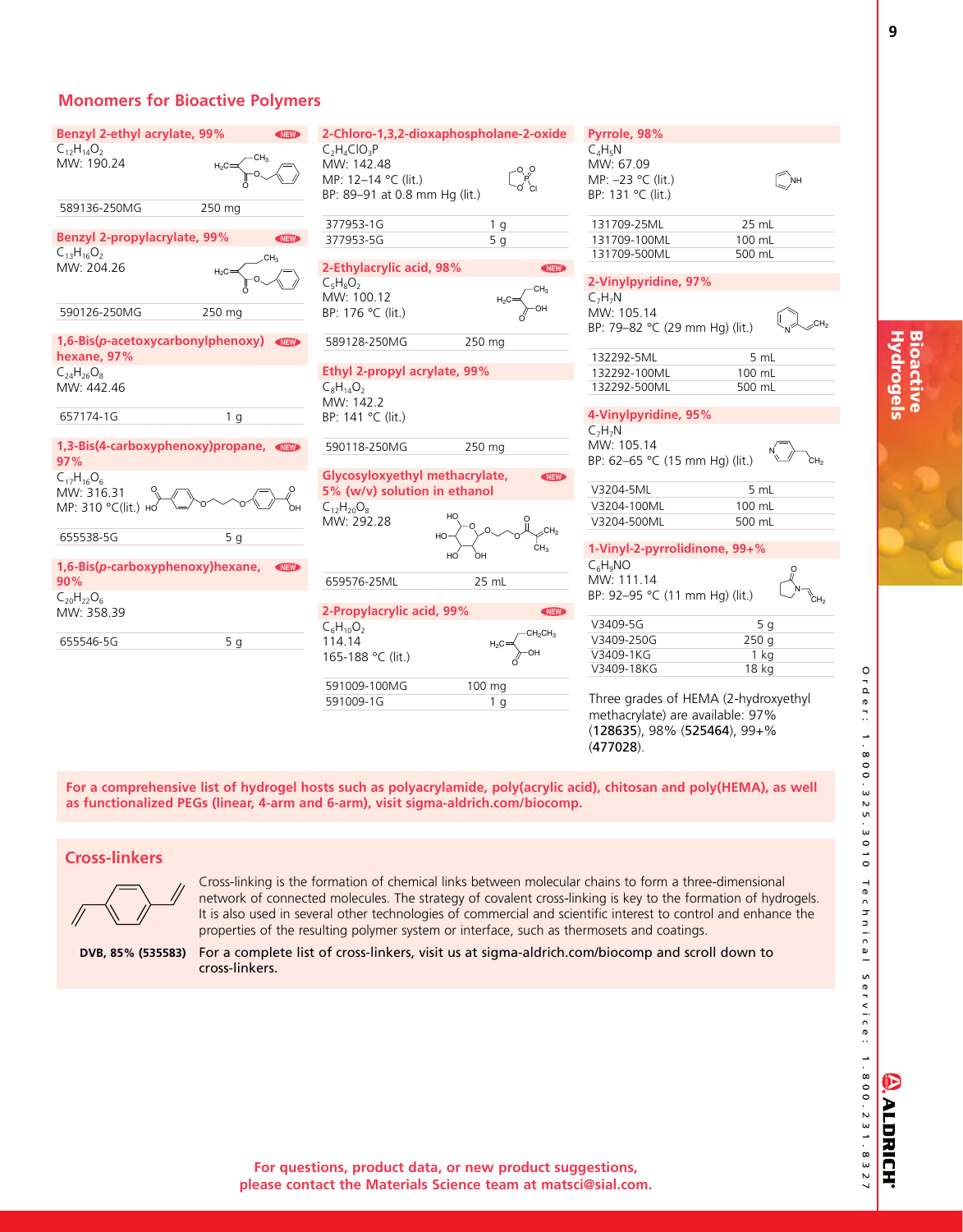## Anionic Polymerization



Prof. Roderic P. Quirk and Ms. Manuela Ocampo Maurice Morton Institute of Polymer Science The University of Akron, Akron, OH

Living anionic polymerization, especially using alkyllithium initiators, has been demonstrated to be a convenient and useful method to make well-defined polymers with low degrees of compositional heterogeneity and with control of the major structural variables that affect polymer properties.<sup>1,2</sup> Living polymerizations are chainreaction polymerizations that proceed in the absence of the kinetic steps of chain termination and chain transfer. For a living polymerization, one initiator molecule generates one polymer molecule; thus, it is possible to calculate and control the number average molecular weight  $(M<sub>n</sub>)$  of the final polymer via the stoichiometry of the reaction using the following relationship.

### $M<sub>n</sub>$  = g of monomer consumed/moles of initiator

Given a comparable or faster rate of initiation relative to propagation, it is possible to obtain narrow molecular weight distribution polymers, i.e.,  $M_{\text{w}}/M_{\text{n}} \leq 1.1$ .<sup>3</sup> Due to the absence of termination and transfer steps, the product after complete monomer consumption is a reactive, polymeric organolithium compound. The living nature of alkyllithium-initiated anionic polymerizations using suitable monomers provides versatile methods for the preparation of well-defined block copolymers by sequential addition of monomers,<sup>4</sup> chain-end functionalized polymers by reaction of the living chain ends with appropriate monomers and/or electrophilic terminating agents $5,6$  and branched polymers by linking reactions with multi-functional linking agents.<sup>7</sup>

The monomers that can be polymerized anionically are classified into two categories: (a) unsaturated monomers with one or more double bonds, such as vinyl (e.g., styrenes, vinylpyridines, alkyl methacrylates), dienes (e.g., isoprene, 1,3-butadiene) and carbonyl-type monomers (e.g., formaldehyde); and (b) heterocyclic monomers (e.g., epoxides, thiiranes, lactones, lactams, and siloxanes). In the case of vinyl monomers, the presence of electronwithdrawing substituents (e.g., X, Y) in the double bond is generally required to stabilize the negative charge that develops in the transition state as shown below.



## **Organolithium Initiators**

Of all alkali metals, lithium is unique in that it exhibits the highest electronegativity, the smallest covalent and ionic bond radii, along with low-lying, unoccupied p-orbitals available for bonding.<sup>8,9</sup> Organolithium compounds are unique among organoalkali compounds in exhibiting properties characteristic of both covalent and ionic compounds. Thus, they are aggregated in solution, in the solid state and in the gas phase, and they are generally soluble in hydrocarbon solution. In general, the initiation of anionic polymerization of styrene and diene monomers is effected with alkyllithium compounds such as *sec*-butyllithium (**195596**) and







**Figure 2.** General set-up for a glass polymerization reactor.



**Figure 3.** Aldrich products a) Z544787 b) Z173053 c) Z174254 d) Z174432 e) Z220418

*n*-butyllithium (**186171, 230707, 230715, 302104***,* and **302120**) in hydrocarbon solution. Under these conditions, the unique ability of organolithium compounds to effect 1,4-enchainment of 1,3 dienes is achieved.1,10 The concentrations of solutions of active organolithium compounds can be determined using the Gilman double titration method.11

## **Experimental Methods**

Due to the reactivity of organolithium compounds and other carbanionic species toward impurities such as oxygen, moisture or carbon dioxide, $12$  it is necessary to exclude these contaminants from the reaction environment by the use of an inert gas atmosphere<sup>13,14</sup> or high vacuum techniques.<sup>15-17</sup>

Anionic

Polymerization

Polymerization

s i g m a - a l d r i c h . c o m

sigma-aldrich.co

ε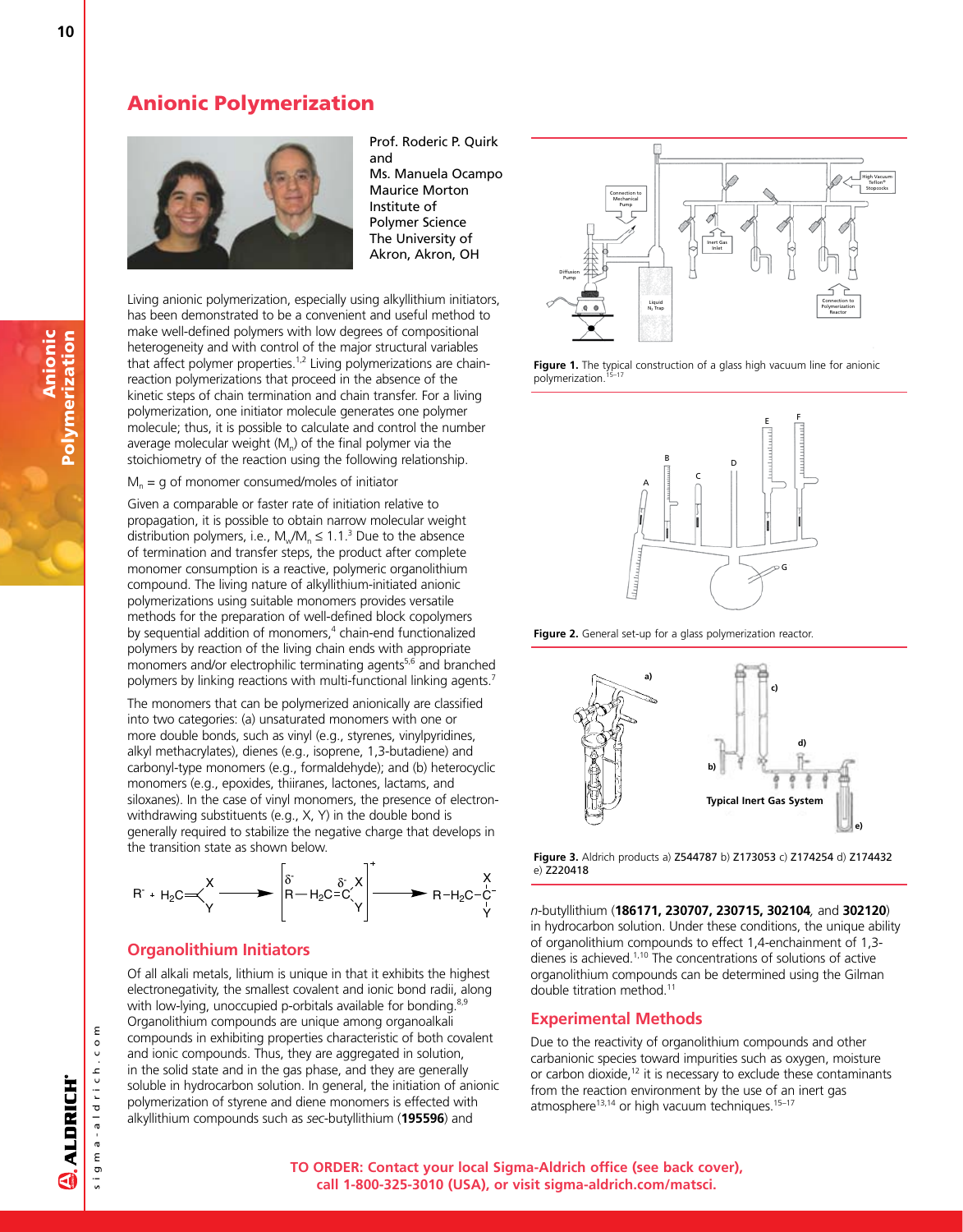O٦<br>م er.. 8 0 0 .<br>ധ  $\overline{v}$ ūп .<br>ധ  $\circ$ د<br>0

T e c h n i c a l

S e r v i c e :

**ALDRICH** 

**High Vacuum Techniques** The use of high vacuum techniques provides the most effective experimental method to exclude impurities from the reaction system.<sup>15-17</sup> In order to attain high vacuum, the combination of a mechanical pump and an oil diffusion pump (**Z220418**) is used in conjunction with a two-stage glass manifold as shown in **Figure 1**.

In order to achieve the desired levels of purity for controlled anionic polymerization, all monomers, reactants, and solvents should be purified, dried, and degassed, preferably on the vacuum line. Solvents are distilled directly into the requisite glass reactors (**Figure 2**) via **D** followed by flame sealing from the vacuum line. Ampules **B, E,** and **F** contain monomers or functionalizing agents. Ampule **C** contains a terminating agent such as degassed methanol. Ampule **A** is equipped with a degassed methanol tube, and it is used to remove a base sample of the living polymer.

**Schlenk Line and Glove Box Techniques** are often suitable for carrying out many living anionic polymerization procedures. Alkyllithithium-initiated polymerizations are somewhat forgiving in the sense that one can add a calculated excess of initiator to clean the reactor/solvent/monomer system of reactive impurities. See **Figure 3** for representative Schlek Line Glassware. For representative and the Sigma-Aldrich glass center, visit sigmaaldrich.com/glass.

## **Safety Considerations**

Vacuum traps should be vented while warming because of the possibility of trapped, liquefied gases. Hydrocarbon solutions of alkyllithium compounds are air- and moisture-sensitive; they should be either handled under an inert atmosphere or using syringes and recommended procedures for handling air-sensitive compounds.13 Carbon dioxide extinguishers should not be used because RLi

compounds and many other organometallic compounds react with carbon dioxide exothermically. An all-purpose fire extinguisher, or one designed specifically for combustible metals, should be available when working with these organometallic compounds and alkali metals.18

**References:** (1) Hsieh, H. L.; Quirk, R. P. *Anionic Polymerization: Principles and Practical Applications*; Dekker: New York, 1996. (2) Quirk, R.P. Anionic Polymerization. In *Encyclopedia of Polymer Science and Technology* Kroschwitz, J. I., Ed.; 3rd ed.; Wiley-Interscience: New York, 2003; Vol. 5, p 111. (3) Fetters, L. J. Monodisperse Polymers. In *Encyclopedia of Polymer Science and Engineering* Kroschwitz, J. I., Ed.; 2nd ed.; Wiley-Interscience: New York, 1985; Vol. 2, p 478. (4) Hadjichristidis, N.; Pispas, S.; Flouds, G. A. *Block Copolymers: Synthetic Strategies, Physical Properties, and Applications*; Wiley-Interscience: New York, 2003. (5) Quirk, R. P. Anionic Synthesis of Polymers with Functional Groups. In *Comprehensive Polymer Science, First Supplement*; Aggarwal, S. L., Russo, S., Eds.; Pergamon Press: Oxford, 1992; p 83. (6) Hirao, A.; Hayashi, M. *Acta Polym.* **1999**, *50*, 219. (7) Hadjichristidis, N. et al. *Chem. Rev.* **2001**, *101*, *3747*. (8) Wardell, J. L. Alkali Metals. In *Comprehensive Organometallic Chemistry: The Synthesis, Reactions and Structures of Organometallic Compounds*; Wilkinson, G., Gordon, F., Stone, A. Abel, E. W., Eds.; Pergamon Press: Oxford; 1982; Vol. 1, p 43. (9) Sanderson, R. T. *Chemical Periodicity*; Reinhold: New York; 1960. (10) Bywater, S. In *Comprehensive Polymer Science*; Eastmond, G. C., Ledwith, A., Russo, S., Sigwalt, P., Eds.; Chain Polymerization I; Pergamon Press: Elmsford, New York, 1989, Vol. 3, p. 433. (11) Gilman, H.; Cartledge, F. K. *J. Organomet. Chem.* **1964**, *2*, 447. (12) Wakefield, B. J. *The Chemistry of Organolithium Compounds*; Pergamon Press: New York; 1974. (13) Shriver, D. F.; Drezdzon, M. A. *The manipulation of Air-Sensitive Compounds*; Wiley: New York, 1986. (Cat. No. Z558486) (14) Ndoni, S.; et al. *Rev. Sci. Instrum.* **1995**, *66*, 1090. (15) Morton, M; Fetters, L. J. *Rubber Chem. Technol.* **1975**, *48*, 359. (16) Hadjichristidis, N. et al. *J. Polym. Sci., Part A: Polym. Chem.* **2000**, *38*, 3211. (17) Uhrig, D; Mays, J. W. *J. Polym. Sci., Part A: Polym. Chem.* **2005**, *43*, 6179. (18) Wietelmann, U.; Bauer, R. J. In *Ullmann's Encyclopedia. Industrial Inorganic Chemicals and Products*; Wiley-VCH Verlag: Weinheim, Germany; 1998; Vol. 4, p. 2899.

For the manipulation of air-sensitive compounds, see also Aldrich Technical Bulletins AL-134, AL-136, AL-164, and AL-166.

## **Monomers for Anionic Polymerization**

|                              |   | $H_2C$                           |
|------------------------------|---|----------------------------------|
|                              | X | Υ                                |
| Vinylidene chloride, 99%     |   |                                  |
| 163023-100G                  | H | CI.                              |
| 163023-500G                  |   |                                  |
| Acrylic acid, 99%            |   |                                  |
| 147230-5G                    | Н | $\int_{0}^{0}$ -OH               |
| 147230-100G                  |   |                                  |
| 147230-500G                  |   |                                  |
| Methyl acrylate, 99%         |   |                                  |
| M27301-5ML                   | H | о<br>С-осн <sub>з</sub>          |
| M27301-250ML                 |   |                                  |
| Ethyl acrylate, 99%          |   |                                  |
| E9706-5ML                    | H | $\frac{0}{0}$<br>CH <sub>3</sub> |
| E9706-100ML                  |   |                                  |
| Butyl acrylate, 99+%         |   |                                  |
| 234923-5ML                   | H | $0 - 0$<br>CH <sub>3</sub>       |
| 234923-100ML                 |   |                                  |
| 2-Hydroxyethyl acrylate, 96% |   |                                  |
| 292818-5MI                   | Н | $0 - 0$<br>OH                    |
| 292818-250ML                 |   |                                  |
| 2-Hydroxy-3-phenoxypropyl    |   |                                  |
| acrylate                     | H | о<br>c-o                         |
| 407364-100ML                 |   | OH                               |
| 407364-500ML                 |   |                                  |
| N, N-Dimethylacrylamide, 99% |   |                                  |
| 274135-5ML                   | H | $C-N$ <sub>CH<sub>3</sub></sub>  |
| 274135-100ML                 |   |                                  |
| 274135-500ML                 |   |                                  |
| N-Isopropylacrylamide, 97%   |   | о<br>c-o<br>CH <sub>3</sub>      |
| 415324-10G                   | H | κΗ,                              |
| 415324-50G                   |   |                                  |

| Υ                                                                                  |                    |                                          |
|------------------------------------------------------------------------------------|--------------------|------------------------------------------|
|                                                                                    | X                  | Υ                                        |
| Methacrylic acid, 99%<br>155721-5G<br>155721-100G<br>155721-500G                   | CH <sub>3</sub>    | $C - OH$                                 |
| Methyl methacrylate, 99%<br>M55909-25ML<br>M55909-500ML                            | CH <sub>3</sub>    | о<br>С-осн <sub>з</sub>                  |
| Ethyl methacrylate, 99%<br>234893-5ML<br>234893-100ML<br>234893-500ML              | CH <sub>3</sub>    | $0$<br>$C = 0$ $C$ H <sub>3</sub>        |
| 2-Hydroxyethyl methacrylate,<br>$99 + \%$<br>128635-5G                             | CH <sub>3</sub>    | $^{0}_{0-0}$<br>OH                       |
| Glycidyl methacrylate, 97%<br>151238-5G<br>151238-100G<br>151238-500G              | CH <sub>3</sub>    | $\frac{0}{c}$ -o $\widehat{\phantom{a}}$ |
| 2-Isocyanatoethyl<br>methacrylate, 98%<br>477060-5ML<br>477060-50ML                | CH <sub>3</sub>    | $0$<br>$0 - 0$ $N = C = 0$               |
| Methyl 2-(bromomethyl)-<br>acrylate, 97%<br>302546-250MG<br>302546-1G<br>302546-5G | CH <sub>2</sub> Br | о<br>c-осн <sub>з</sub>                  |

For a comprehensive list of acrylete-methacrylete monomers visit sigma-aldrich.com/polymer.

**For questions, product data, or new product suggestions, please contact the Materials Science team at matsci@sial.com.**

**X**